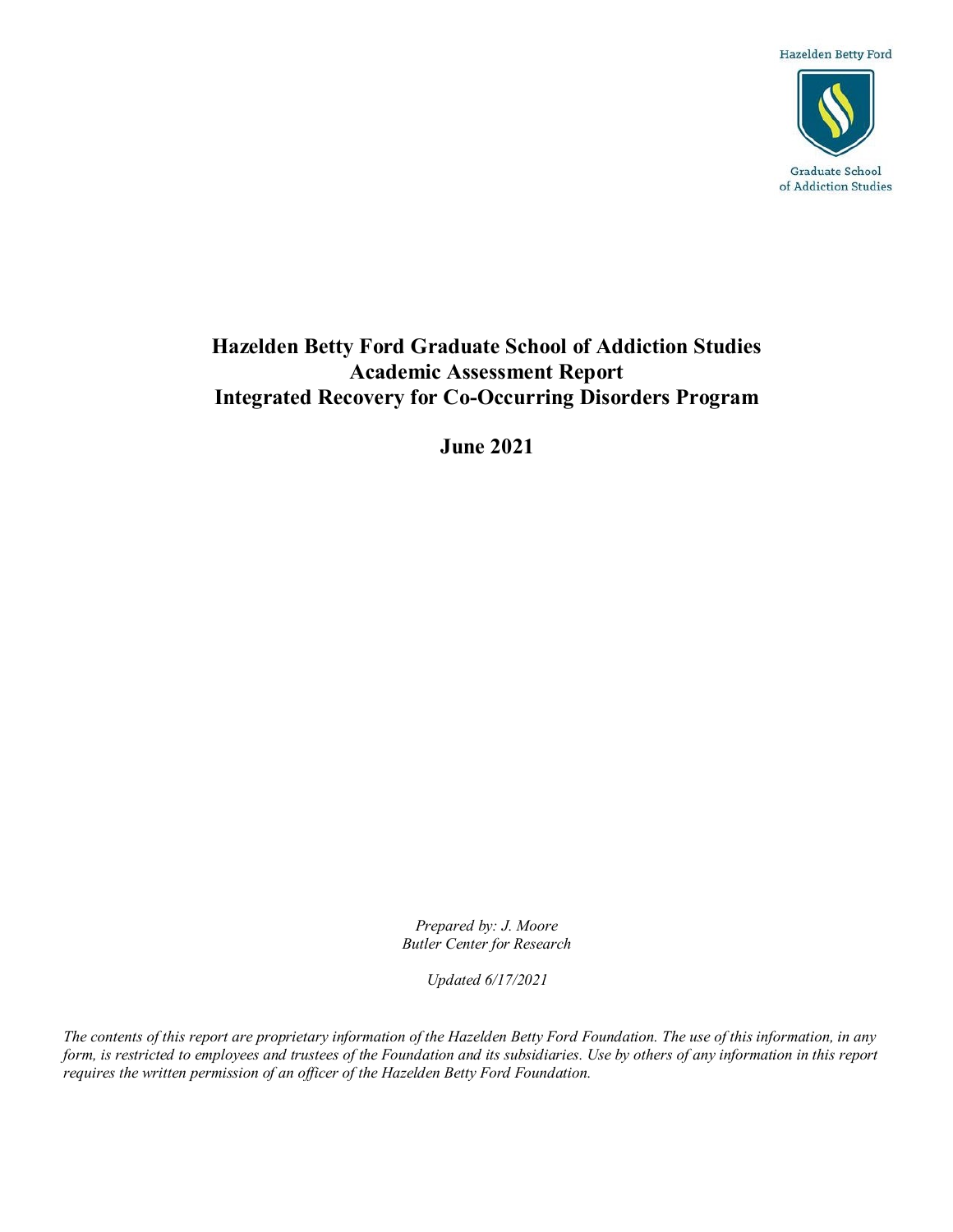# *INTRODUCTION*

The Academic Assessment Report for the Master's in Addiction Counseling IR-COD Program provides data and information to routinely identify enduring strengths and pinpoint opportunities for improvement. Educational processes measured in this report include:

- Key Educational Process IV: Educational Operations—Student assessment data related to the Master's Applied Project, individual counseling skills, group facilitation skills, professional disposition, field supervisor evaluations, specific course assignments, and factual knowledge gained are provided in this section.
- Key Educational Process V: Post-Graduation Performance—Data related to graduation rates, withdrawals, and leaves of absence are provided here. Employment, licensing exam pass rates, and other indirect measures of learning are also displayed in this section.

Data and information related to the following Graduate School's Key Education Processes can be found in the Institutional Effectiveness Report:

- Key Educational Process 1: Preadmissions Process
- Key Educational Process II: Admissions
- Key Educational Process III: Educational Planning

While comprehensive, the Academic Assessment Report Master's in Addiction Counseling IR-COD Program is not exhaustive and additional information addressing school performance is found in the Academic Assessment Report for Master's in Addiction Counseling Advanced Practice Program, the Institutional Effectiveness Report, the school's strategic plan, and the Metrics Score Card. The Academic Assessment Reports, Institutional Effectiveness Report, strategic plan, and Metrics Score Card are routinely examined by internal and external constituents of the organization such as students and school alumni, community representatives, faculty members, academic leaders, and members of the Board of governors.

*Please note: COVID-19 is an unprecedented pandemic and has become a disruption to colleges and universities across the country. This has affected the data for some of the charts in this report.*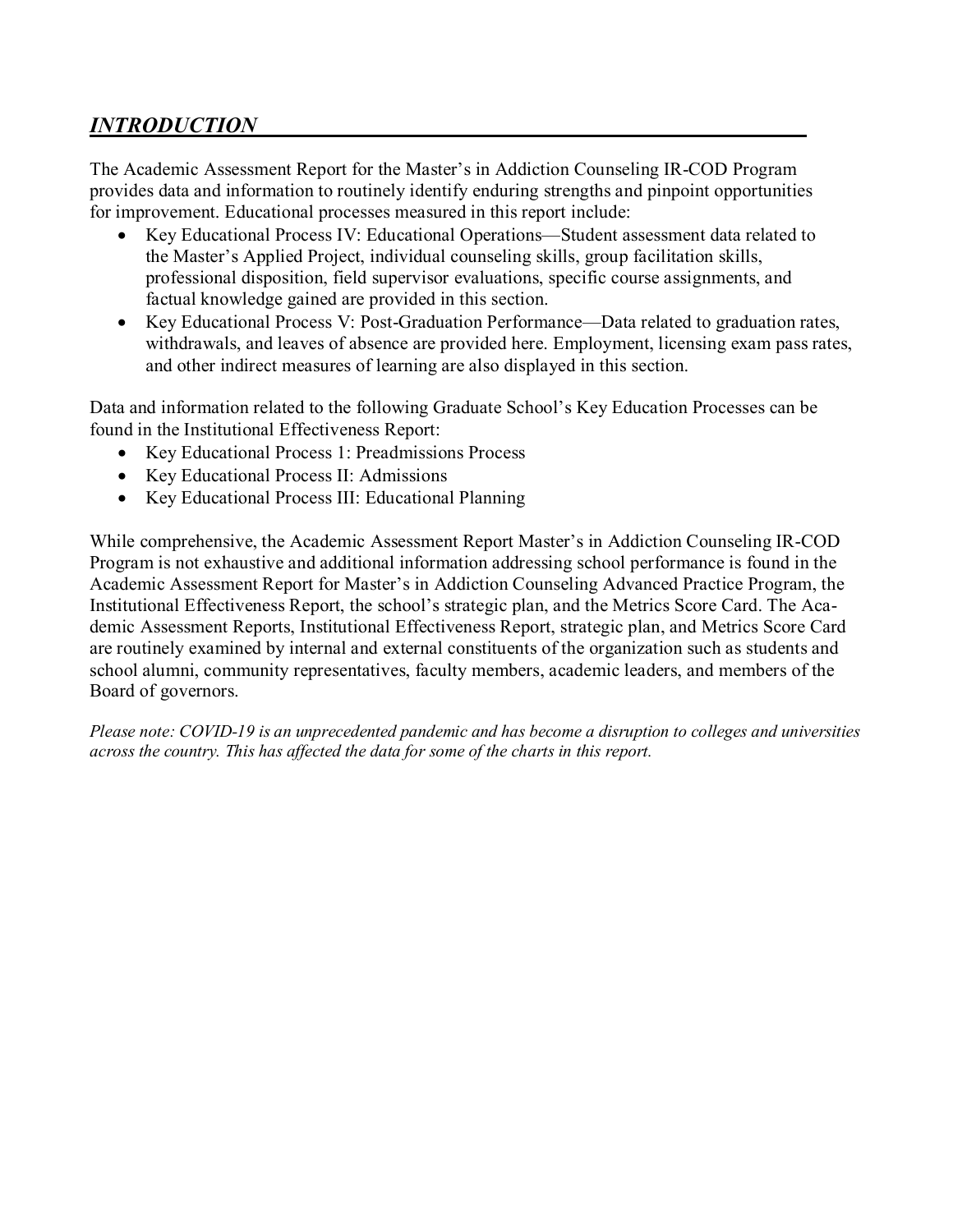# *RESULTS SUMMARY*

# *Key Educational Process I: Preadmissions Process*

Please see the Institutional Effectiveness Report.

# *Key Educational Process II: Admissions*

Please see the Institutional Effectiveness Report.

# *Key Educational Process III: Assessment and Educational Planning*

Please see the Institutional Effectiveness Report.

# *Key Educational Process IV: Educational Operations*

MAP Chapter scores remained stable or increased for Winter 2021 with the exception of CF-810 (Evidence-Based) which showed a notable decrease. Global Learning Outcomes scores increased for Winter 2021 from Fall 2020. The Total Written Summary score for Winter 2021 increased from Fall 2020. Student ratings of "Quality and usefulness of on-site supervision" and "Overall evaluation of the placement site" were high and increased for Winter 2021 from Fall 2020. End of Semester Evaluations (SEQs) scores increased for Winter 2021 from Fall 2020.

# *Key Educational Process V: Post-Graduation Performance*

The total number of students in the IRCOD program increased from 145 in 2019 to 161 in 2020. Slightly more students were enrolled part-time in 2020. The total number of graduates in the IRCOD program decreased from 40 in 2019 to 25 in 2020. In Winter 2021, 7.6% of total IRCOD program students took a leave of absence compared to 13.7% in Fall 2020. Surveys of employers of new 2019 graduates 6-months after program completion overall show high ratings of satisfaction. Both six-month and 12-month student satisfaction follow-up data are presented on a yearly basis. Surveys of 2019 graduates 12-months after graduation generally show high ratings of satisfaction in all areas measured.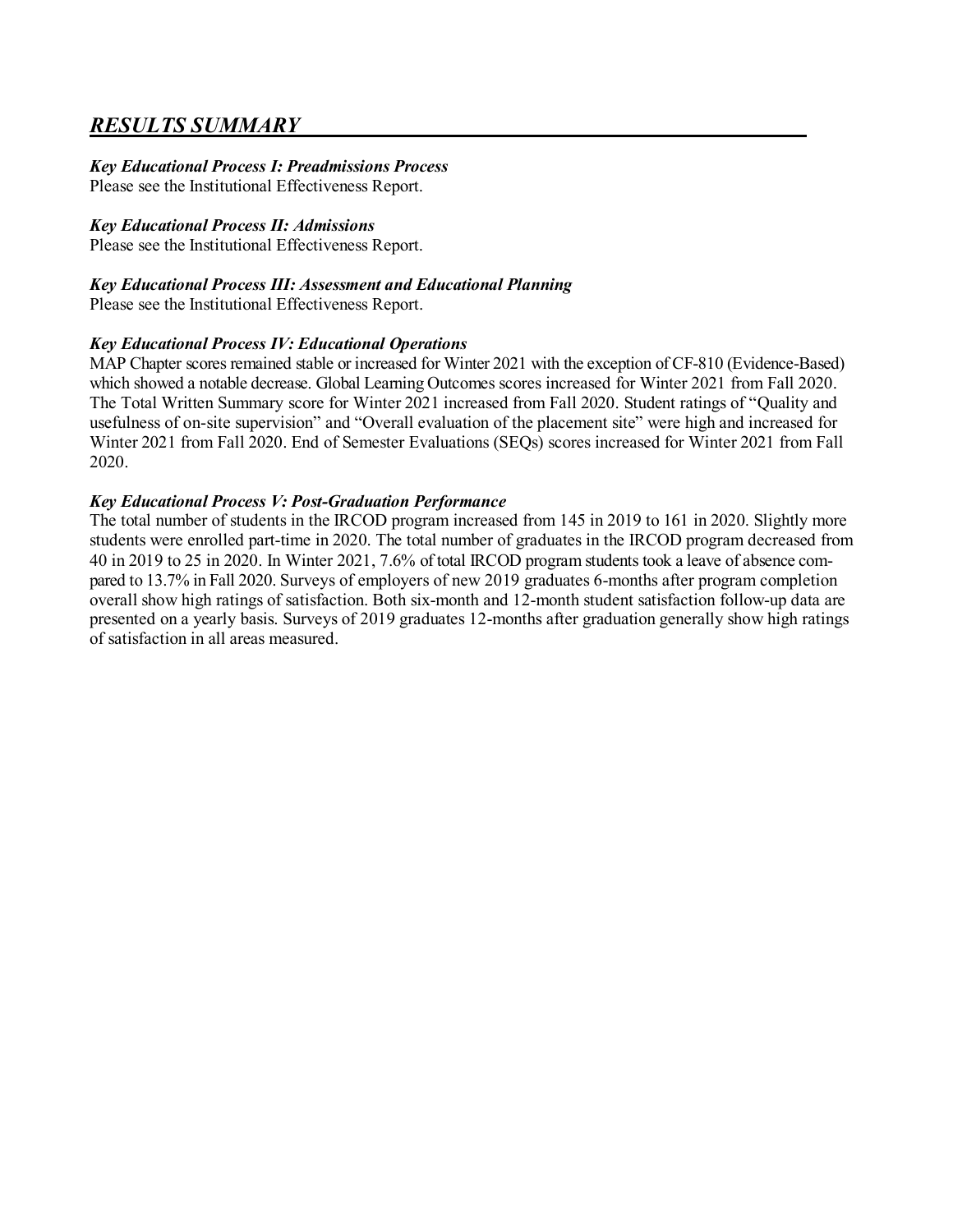# **Key Educational Process IV: Educational Operations**

Educational Operations is based on clearly defined processes that provide a broad spectrum of assessment data. These processes include carefully planned learning opportunities through a network of required course and learning outcomes necessary for success. These measures provide academic assessment data for faculty analysis regarding teaching effectiveness, curriculum performance, student learning trends and opportunities for academic improvement.

# *Measurement*

We use data during the educational process from the following areas.

# **Capstone Experience**

- **Capstone Scores for the Masters Applied Project**
	- o MAP Chapters
	- o MAP Final Summary Report
		- Global Learning Outcomes (GLO)
		- Writing Skills
		- Total Written Summary
		- Oral Defense

# **Measuring Clinical Competence**

- Counseling Skills Scale (CSS)
- Group Facilitation Skills
- Professional Disposition Competency Assessment Revised
- Field Supervisor Evaluations
	- o Competency 2: Practicum, Internship 1, Internship 2
	- o Competency 4: Practicum, Internship 1, Internship 2
	- o Competency 5: Practicum, Internship 1, Internship 2
- Student Ratings of the quality and usefulness of practicum/internship site supervision
- Student Ratings of overall evaluation of placement site

# **Measuring In-Process Learning**

- Specific Course Assignments
	- o CF-508: interrelationships between work, mental health, relationships, and other life roles and factors from a case study
	- o CF-508: career development narrative for an individual over the age of 30
	- o CPC-701: paper comparing and contrasting three ethics codes, including the ACA Code of Ethics and the NAADAC Code of Ethics

#### **Pre- and Post-Program Testing**

• Factual Knowledge Pre- and Post-Tests

# **Measuring Teaching Effectiveness**

- Student Perception of Effectiveness
	- o End of Semester Evaluation Questionnaire
- Promoting Teaching Effectiveness
	- $\circ$  Full-time students to full-time faculty ratio<br> $\circ$  All teaching faculty to all students (FT/PT)
	- All teaching faculty to all students  $(FT/PT)$
	- o The Common Data Sets (CDS) formula
	- o Percent of courses taught by doctoral faculty
	- o Percent of courses taught by adjunct and full-time non-instructional faculty
	- o CACREP Core Faculty

# *Important Findings*

MAP Chapter scores remained stable or increased for Winter 2021 with the exception of CF-810 (Evidence-Based) which showed a notable decrease. Global Learning Outcomes scores increased for Winter 2021 from Fall 2020. The Total Written Summary score for Winter 2021 increased from Fall 2020. Student ratings of "Quality and usefulness of on-site supervision" and "Overall evaluation of the placement site" were high and increased for Winter 2021 from Fall 2020. End of Semester Evaluations (SEQs) scores increased for Winter 2021 from Fall 2020.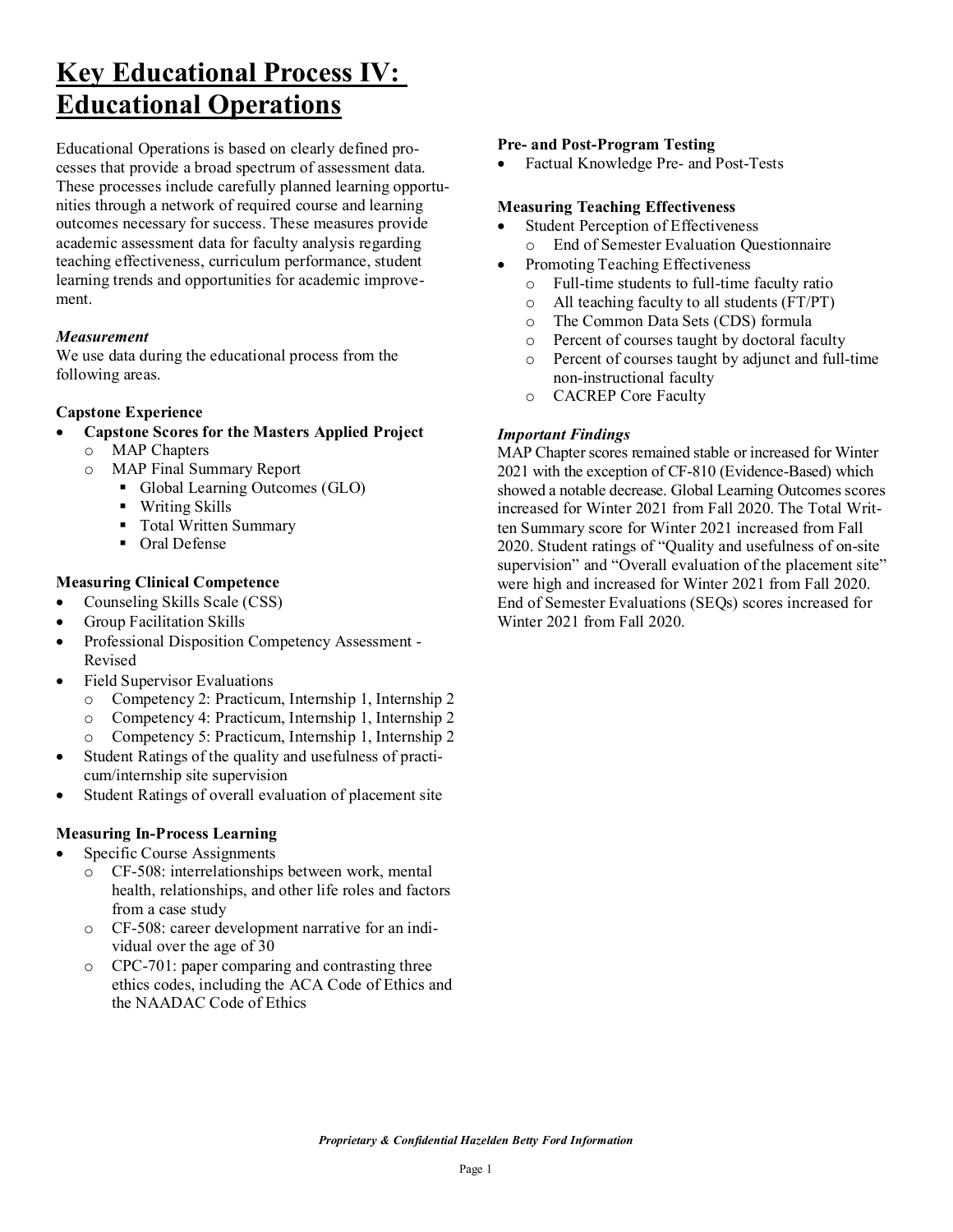# **Capstone Experience**

# **MAP Chapters**

**IV.1. Ethics (CPC-701), Diagnosis (IR-609), Theory (IR-606) (Average Rubric Score – 3 pts possible)**



**IV.2. Group (IR-708), Multicultural (IR-705), Research (CF-503). (Average Rubric Score – 3 pts possible)**



#### **IV.3. Family(IR-707), Advanced Assessment and Diagnosis (CF-809), Treatment Planning (CF-811). (Average Rubric Score – 3 pts possible)**



**IV.4. Evidence-Based (CF-810), Evaluation Methodologies (CF-812) (Average Rubric Score – 3 pts possible)**

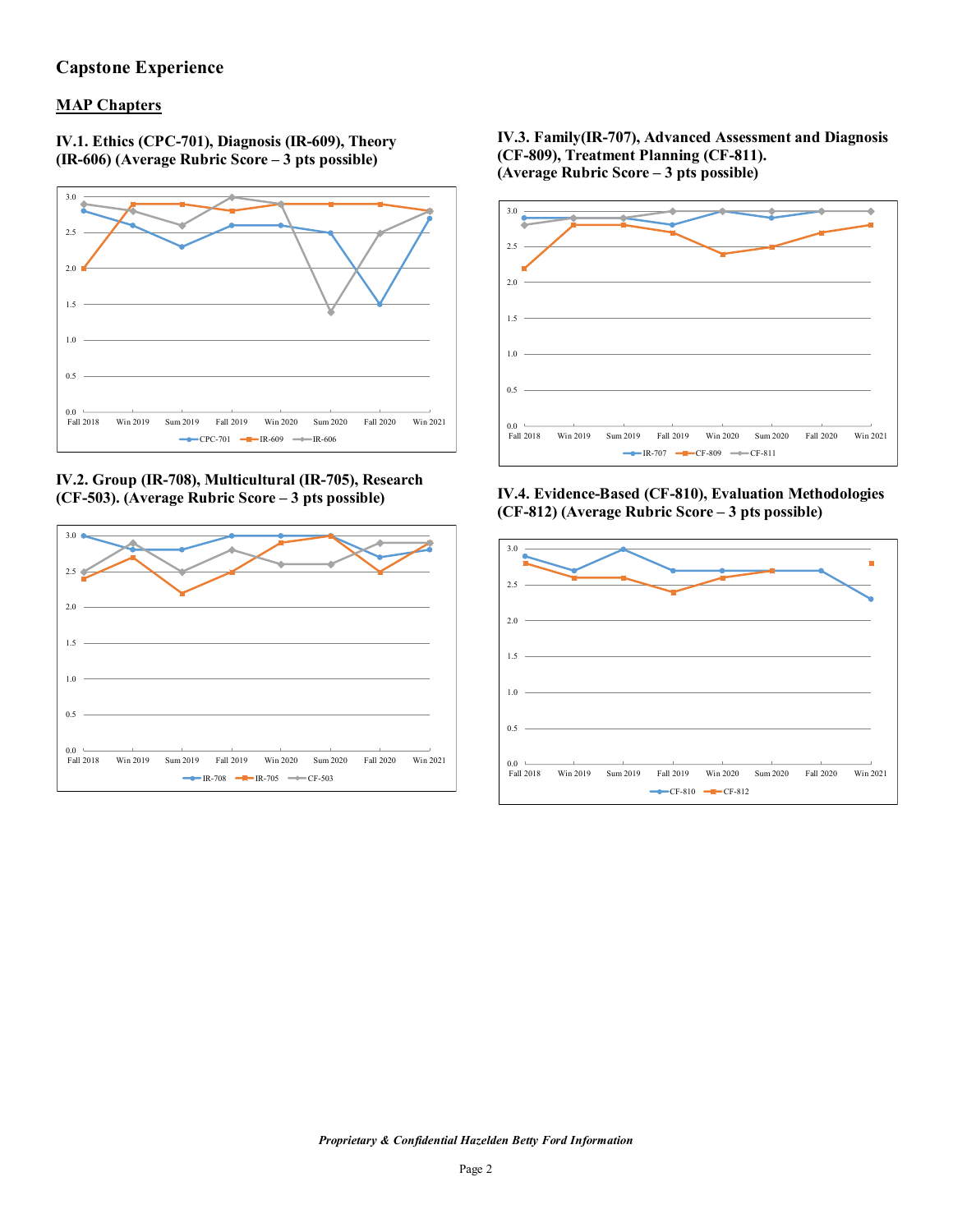#### **IV.5. GLO #1, GLO #2, GLO #3 (Average Rubric Score – 3 pts possible)**



#### **IV.6. GLO #4, GLO #5 (Average Rubric Score – 3 pts possible)**



**IV.7. Writing Skills Score (Average Rubric Score – 3 pts possible)**



#### **IV.8. Total Written Summary Score (Average Rubric Score – 18 pts possible)**



**IV.9. Oral Score (Average Rubric Score – 18 pts possible)** 



*Proprietary & Confidential Hazelden Betty Ford Information*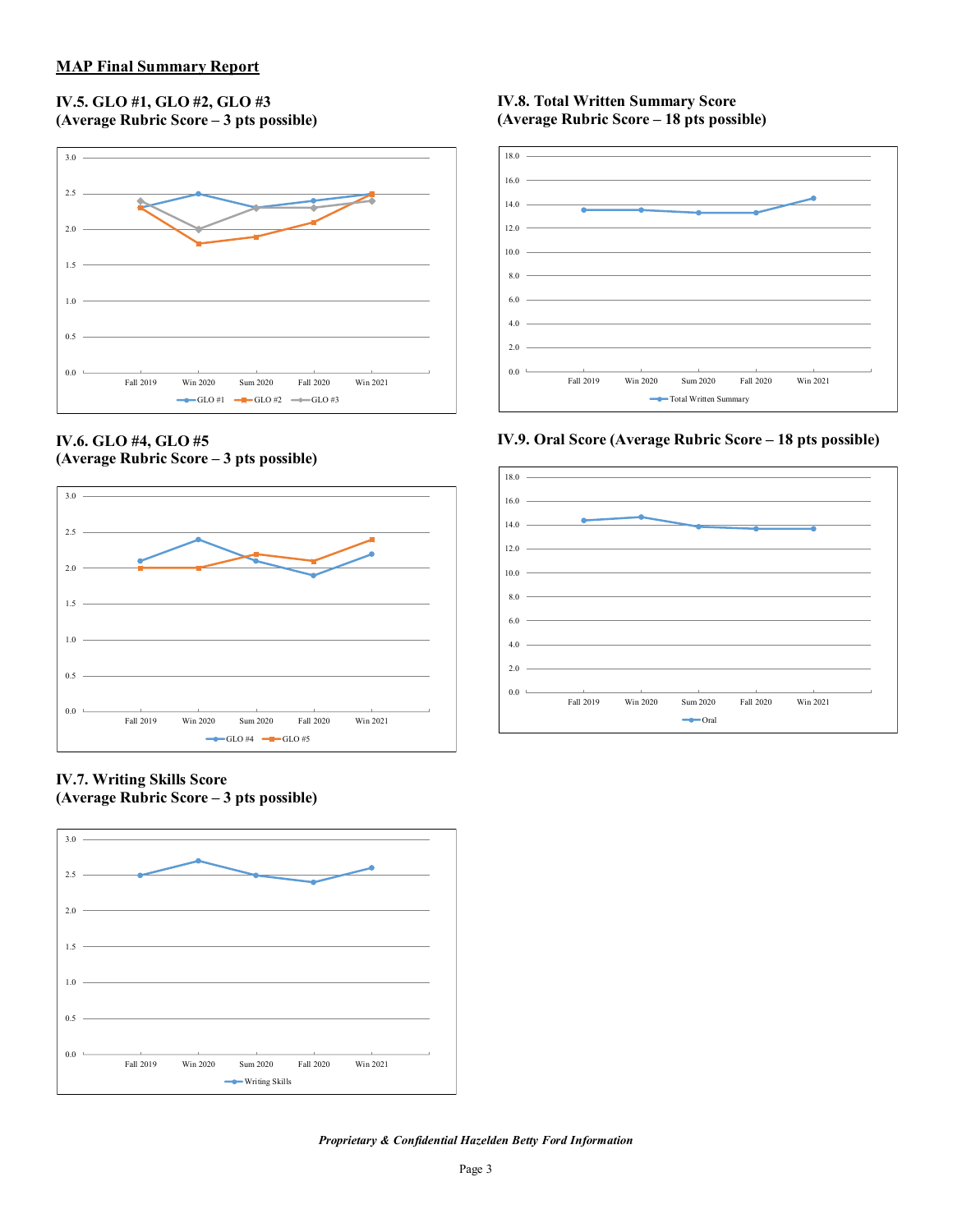# **Measuring Clinical Competence**

#### **Clinical Skills Scale**

**IV.10. CSS Pre-Test (IR-606)/Post-Test (Internship 2). Shows Interest and Appreciation: Average of Q1 – Q4. (Average Rubric Score – -2 to 2 pts scale)** 



**IV.11. CSS Pre-Test (IR-606)/Post-Test (Internship 2). Encourages Exploration: Average of Q5 – Q8. (Average Rubric Score – -2 to 2 pts scale)** 



**IV.12. CSS Pre-Test (IR-606)/Post-Test (Internship 2). Deepens the Session: Average of Q9 – Q13. (Average Rubric Score – -2 to 2 pts scale)** 



**IV.13. CSS Pre-Test (IR-606)/Post-Test (Internship 2). Encourages Change: Average of Q14- Q17. (Average Rubric Score – -2 to 2 pts scale)** 



**IV.14. CSS Pre-Test (IR-606)/Post-Test (Internship 2). Develops Therapeutic Relationship: Average of Q18. (Average Rubric Score – -2 to 2 pts scale)** 

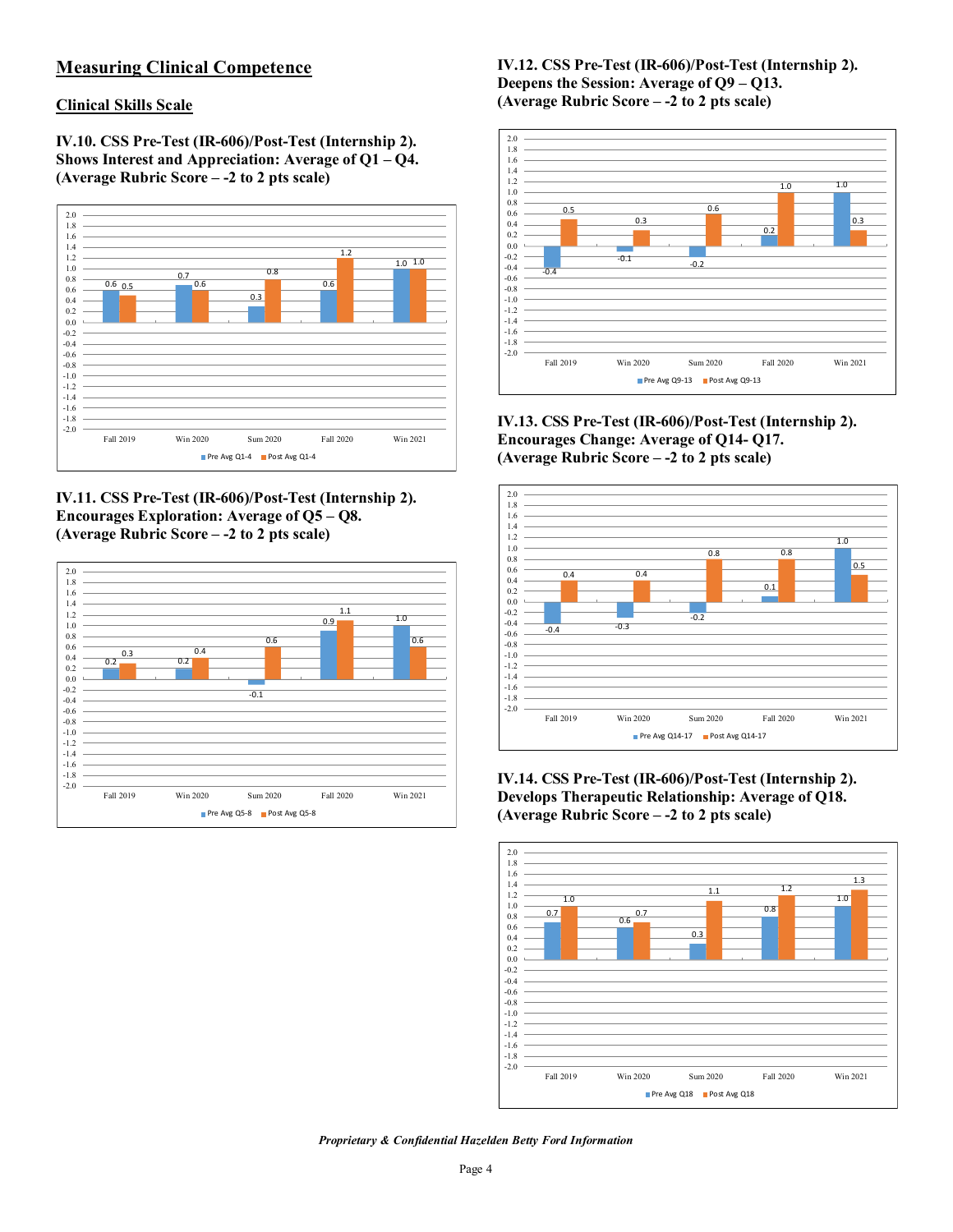#### **IV.15. CSS Pre-Test (IR-606)/Post-Test (Internship 2). Manages the Session: Average of Q19. (Average Rubric Score – -2 to 2 pts scale)**



# **Group Facilitation Skills**

**IV.16. Group Facilitation Pre-Test (IR-708)/Post-Test Internship 2). Q1. (Average Rubric Score – -2 to 2 pts scale)**



**IV.17. Group Facilitation Pre-Test (IR-708)/Post-Test Internship 2). Q2. (Average Rubric Score – -2 to 2 pts scale)**



# **IV.18. Group Facilitation Pre-Test (IR-708)/Post-Test Internship 2). Q3. (Average Rubric Score – -2 to 2 pts scale)**



#### **IV.19. Group Facilitation Pre-Test (IR-708)/Post-Test (Internship 2). Q4. (Average Rubric Score – -2 to 2 pts scale)**



**IV.20. Group Facilitation Pre-Test (IR-708)/Post-Test (Internship 2). Q5. (Average Rubric Score – -2 to 2 pts scale)**

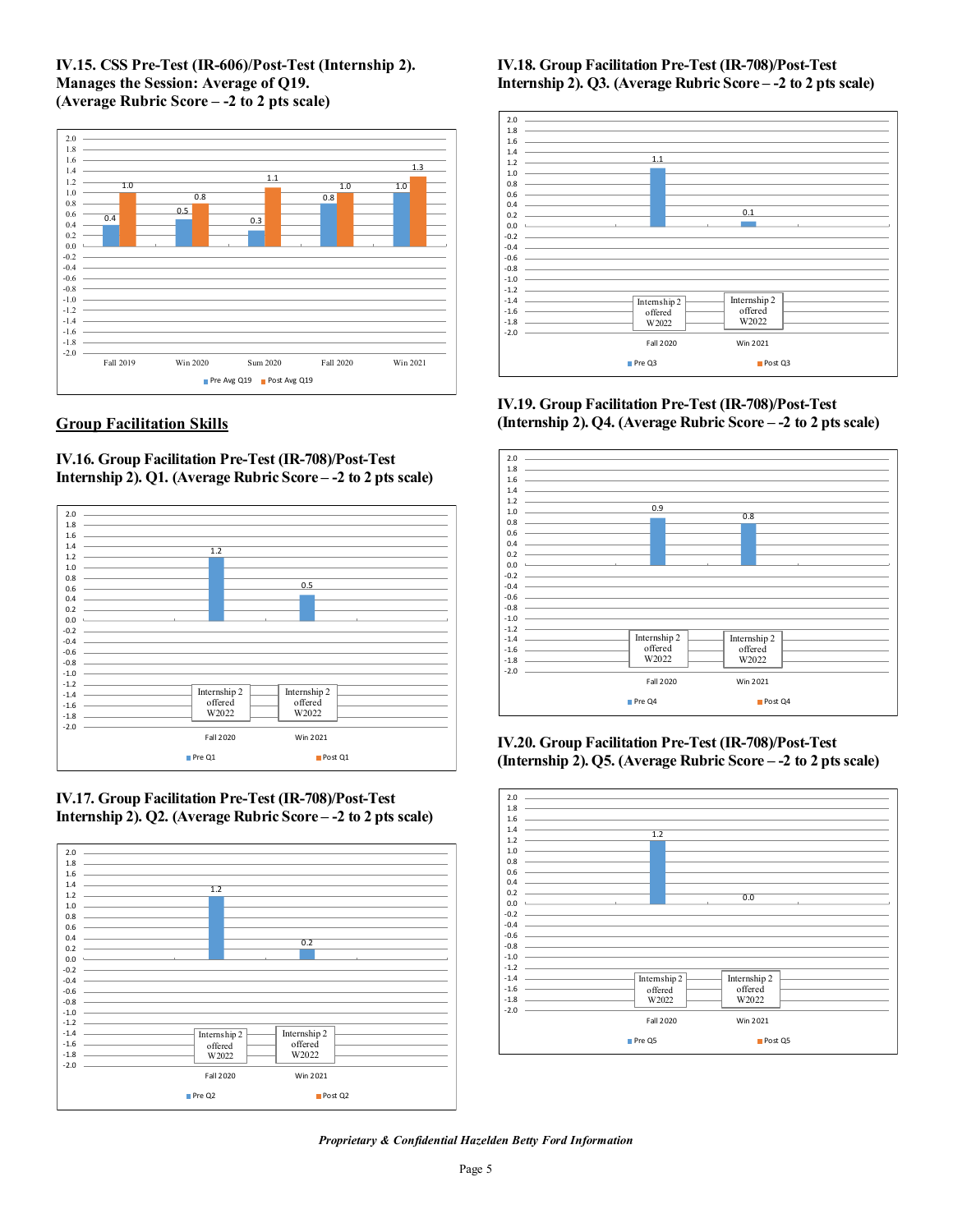#### **IV.21. Group Facilitation Pre-Test (IR-708)/Post-Test (Internship 2). Q6. (Average Rubric Score – -2 to 2 pts scale)**







**IV.23. Group Facilitation Pre-Test (IR-708)/Post-Test (Internship 2). Q8. (Average Rubric Score – -2 to 2 pts scale)**



#### **IV.24. Group Facilitation Pre-Test (IR-708)/Post-Test (Internship 2). Q9. (Average Rubric Score – -2 to 2 pts scale)**



#### **IV.25. Group Facilitation Pre-Test (IR-708)/Post-Test (Internship 2). Q10. (Average Rubric Score – -2 to 2 pts scale)**



# **Professional Disposition Competence Assessment-Revised (PDCA-R)**

**IV.26. Conscientiousness. 1st PDCA-R (IR-606) and 4th PDCA-R (Internship 2). (Average Rubric Score – 5 pts possible)** 

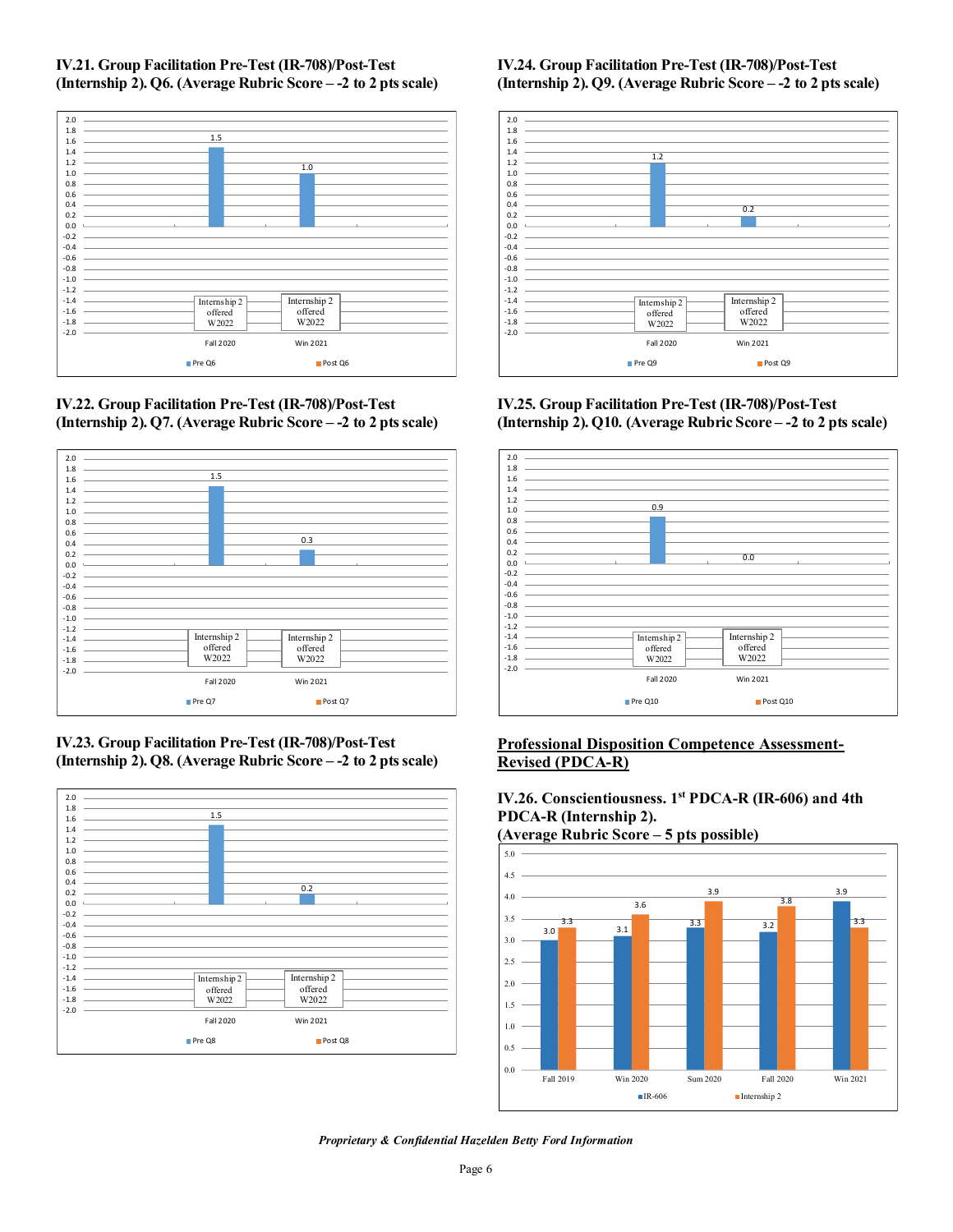#### **IV.27. Emotional Stability. 1st PDCA-R (IR-606) and 4th PDCA-R (Internship 2). (Average Rubric Score – 5 pts possible)**



**IV.28. Self-Awareness. 1st PDCA-R (IR-606) and 4th PDCA-R (Internship 2). (Average Rubric Score – 5 pts possible)**



**IV.29. Interpersonal Skills. 1st PDCA-R (IR-606) and 4th PDCA-R (Internship 2). (Average Rubric Score – 5 pts possible)**



# **IV.30. Cooperativeness. 1st PDCA-R (IR-606) and 4th PDCA-R (Internship 2). (Average Rubric Score – 5 pts possible)**



**IV.31. Coping and Self-Care. 1st PDCA-R (IR-606) and 4th PDCA-R (Internship 2). (Average Rubric Score – 5 pts possible)**



**IV.32. Honesty. 1st PDCA-R (IR-606) and 4th PDCA-R (Internship 2). (Average Rubric Score – 5 pts possible)**

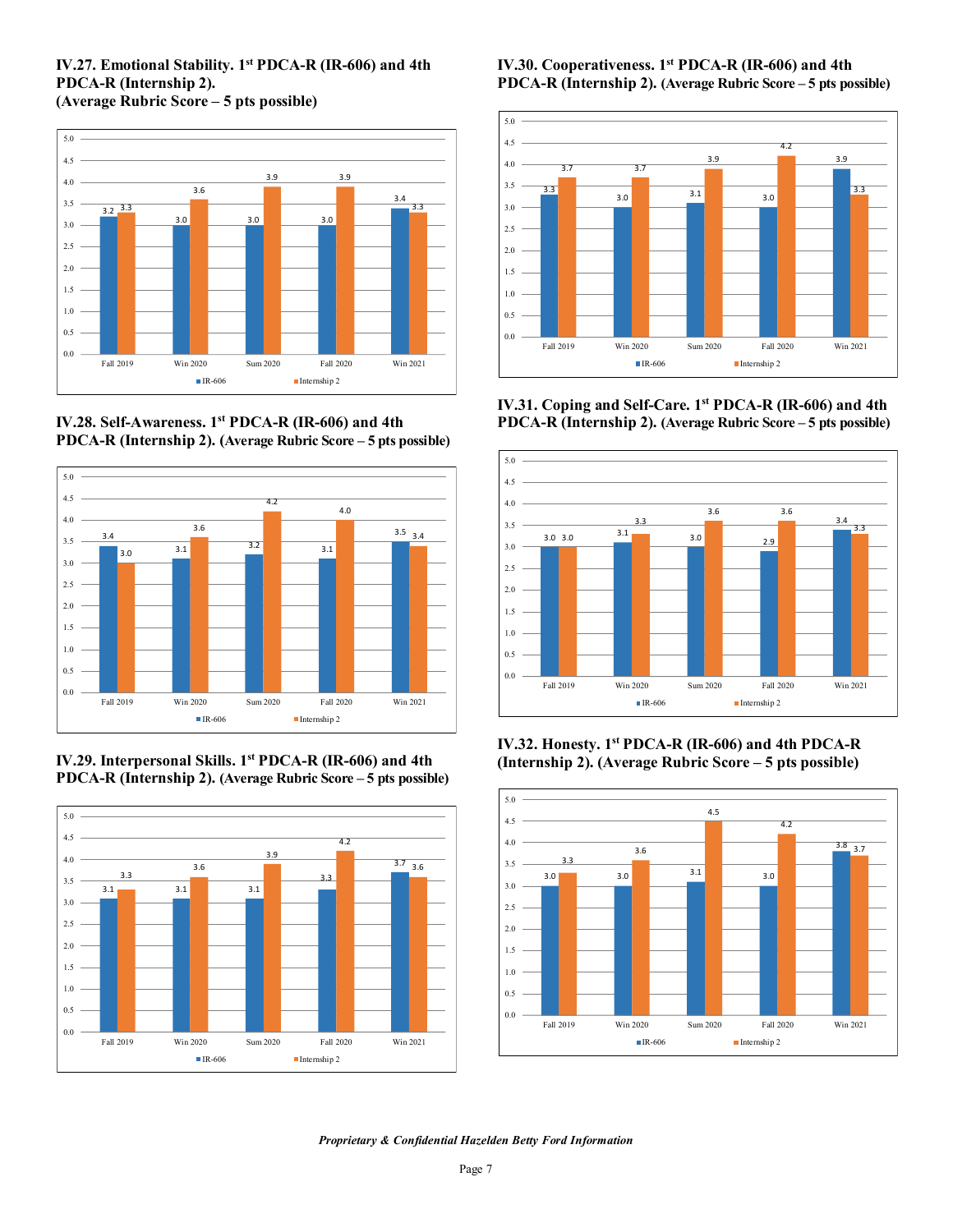

#### **IV.33. Openness. 1st PDCA-R (IR-606) and 4th PDCA-R (Internship 2). (Average Rubric Score – 5 pts possible)**

**IV.34. Cultural Sensitivity. 1st PDCA-R (IR-606) and 4th PDCA-R (Internship 2). (Average Rubric Score – 5 pts possible)**



**IV.35. Ethical Behavior. 1st PDCA-R (IR-606) and 4th PDCA-R (Internship 2). (Average Rubric Score – 5 pts possible)**



# **Field Supervisor Evaluations**

The following charts present the average scores at the Practicum, Internship 1, and Internship 2 data points for:

- Competency 2: Analyze, integrate, synthesize, and practice assessment, diagnosis, and treatment planning
- Competency 4: Analyze, integrate, synthesize, and practice ethical principles in clinical practice
- Competency 5: Analyze, integrate, synthesize, and practice multiculturalism in clinical practice

#### **IV.36. Competency 2 (A-D). Field Supervisor Final (Practicum, Internship 1, Internship 2) (Average Rubric Score – 4 pts possible)**

Practicum data beginning Summer 2021. Internship 1 data beginning Fall 2021. Internship 2 data beginning Winter 2022.

**IV.37. Competency 2 (E-F), Field Supervisor Final (Practicum, Internship 1, Internship 2) (Average Rubric Score – 4 pts possible)** 

> Practicum data beginning Summer 2021. Internship 1 data beginning Fall 2021. Internship 2 data beginning Winter 2022.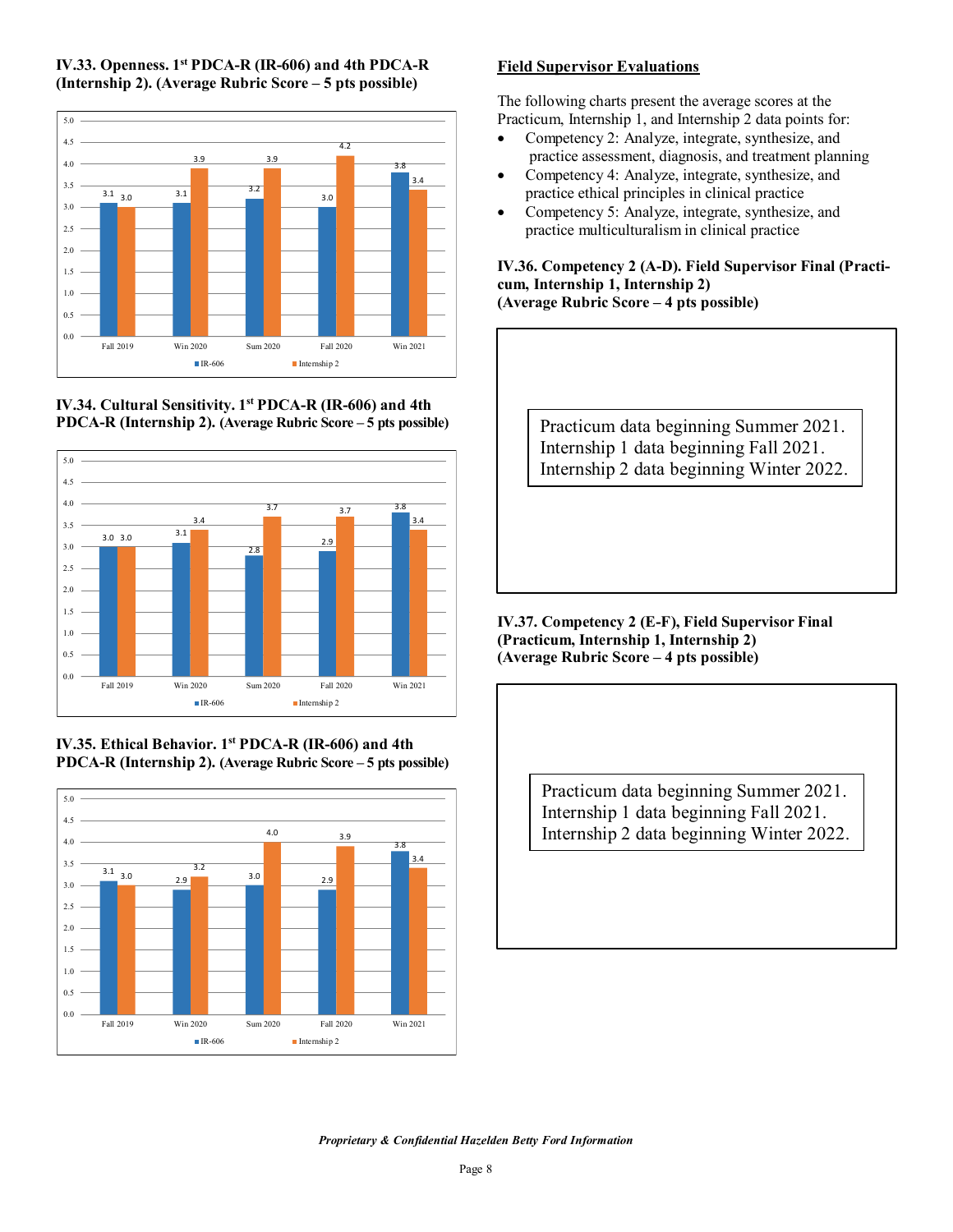**IV.38. Competency 4 (A-D). Field Supervisor Final (Practicum, Internship 1, Internship 2) (Average Rubric Score – 4 pts possible)** 

> Practicum data beginning Summer 2021. Internship 1 data beginning Fall 2021. Internship 2 data beginning Winter 2022.

**IV.39. Competency 5 (A-D). Field Supervisor Final (Practicum, Internship 1, Internship 2) (Average Rubric Score – 4 pts possible)** 

> Practicum data beginning Summer 2021. Internship 1 data beginning Fall 2021. Internship 2 data beginning Winter 2022.

# **Student-Reported Data**

**IV.40. Quality and usefulness of on-site supervision. (% of students rating "Excellent" or "Above Average")** 



**IV.41. Overall evaluation of the placement site. (% of Students rating this as "Excellent" or "Above Average")**



# **Measuring In-Process Learning**

#### **Specific Course Assignments**

**IV.42. CF-508: interrelationships between work, mental health, relationships, and other life roles and factors from a case study. (Average Rubric Score – 3 pts possible)**



#### **IV.43. CF-508: career development narrative for an individual over the age of 30. (Average Rubric Score – 3 pts possible)**

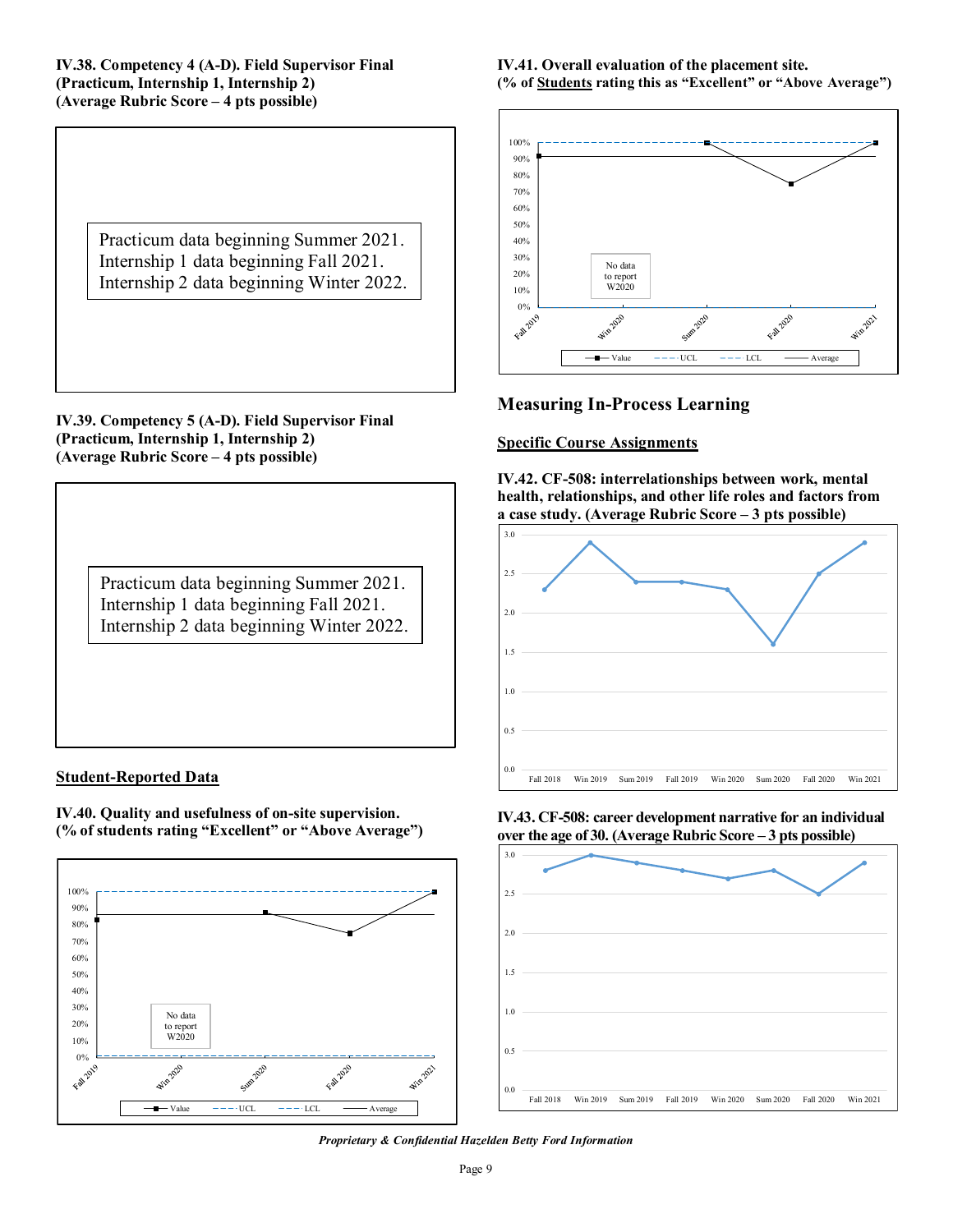**IV.44. CF-701: paper comparing and contrasting three ethics codes, including the ACA Code of Ethics and the NAADAC Code of Ethics. (Average Rubric Score – 3 pts possible)**



# **Factual Knowledge Pre- and Post-Tests**

#### **IV.45. Factual Knowledge. Pre-and Post-Test Results**

New Pre-Test begun in Fall 2020. No data to report currently.

# **Measuring Teaching Effectiveness**

#### **End of Semester Evaluation Questionnaire (SEQ)**



#### **IV.47. New learning acquired (% of students rating "Excellent" or "Very good")**



**IV.48. New clinical skills acquired (% of students rating "Excellent" or "Very good")** 



**IV.49. Text and reading materials (% of students rating "Excellent" or "Very good")** 



*Proprietary & Confidential Hazelden Betty Ford Information*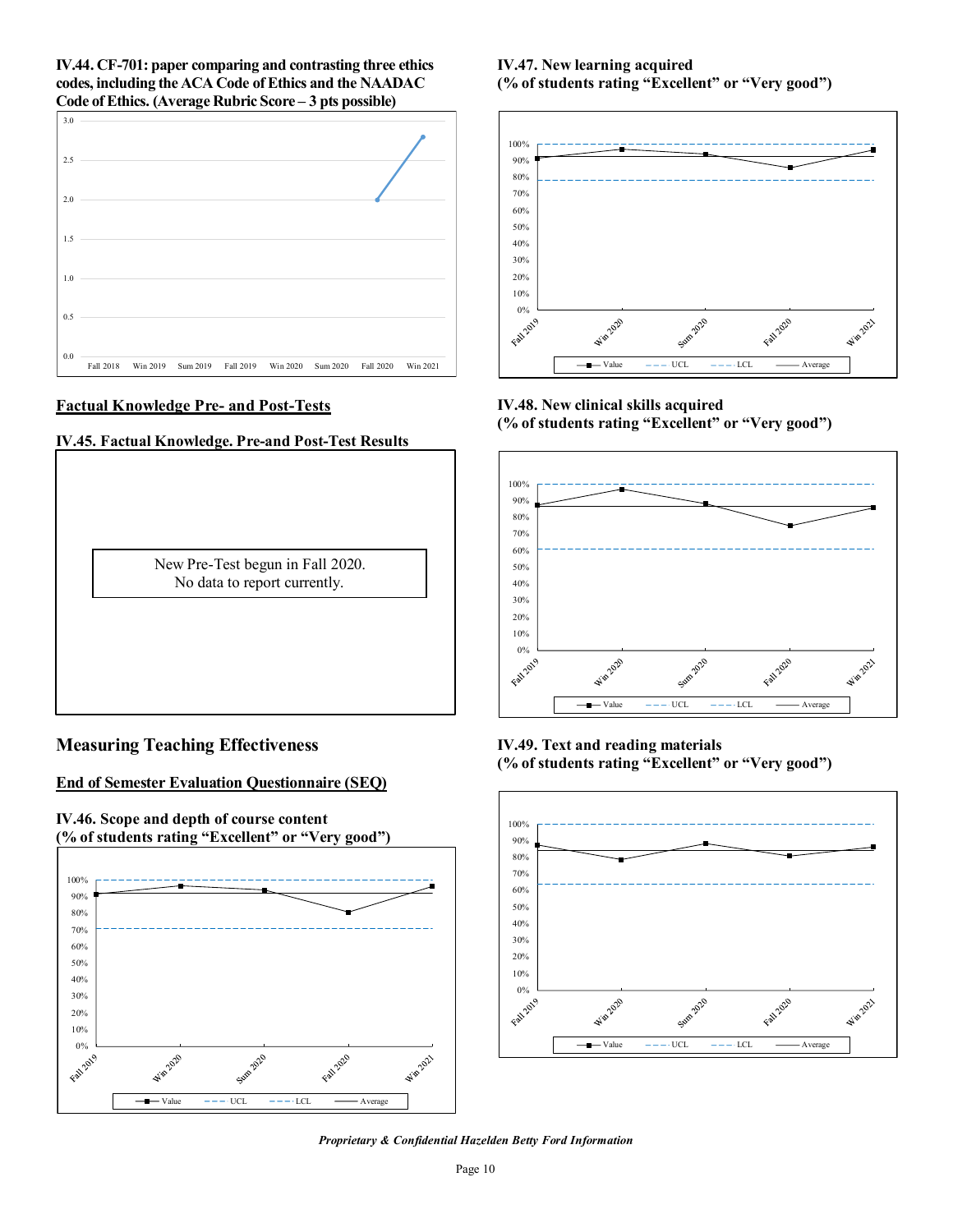#### **IV.50. Academic challenge of program. (% of students rating "Excellent" or "Very good")**



#### **Promoting Teaching Effectiveness**

**IV.51. Full-time students to full-time teaching faculty. Student to faculty ratio (per semester/annual).** 



**IV.52. All teaching faculty (research, core, adjunct) to all students full- and part-time (per semester/annual).** 



# **IV.53. The Common Data Sets (CDS) formula. Student to faculty ratio (per semester/annual).**



**IV.54. Percent of courses taught by doctoral faculty (core, research, adjunct and full-time non-instructional faculty) (per semester/annual).**



#### **IV.55. Percent of courses taught by adjunct and full-time non-instructional faculty (per semester).**

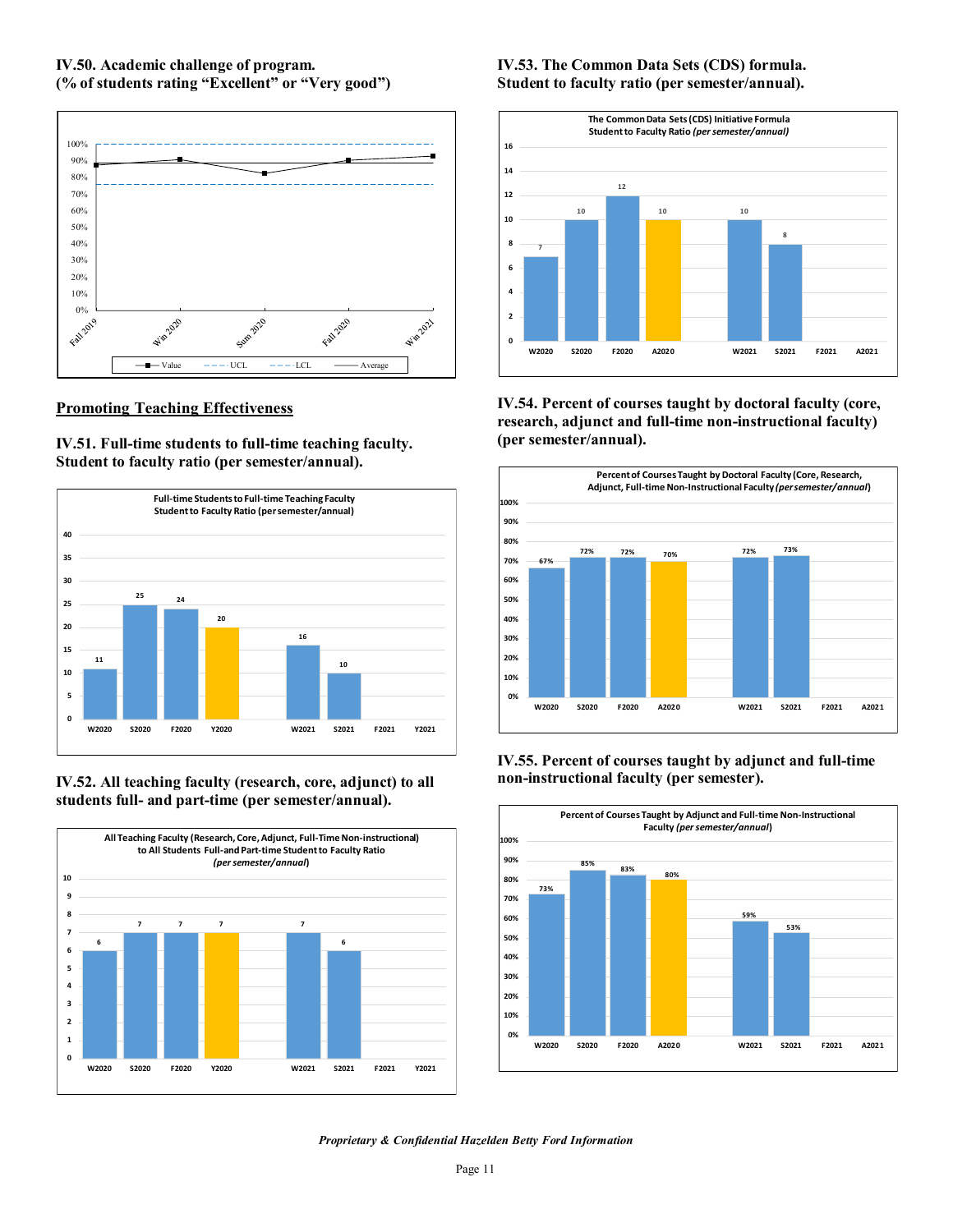# **IV.56. CACREP Core Faculty--% of credits taught by core faculty (per semester/annual).**

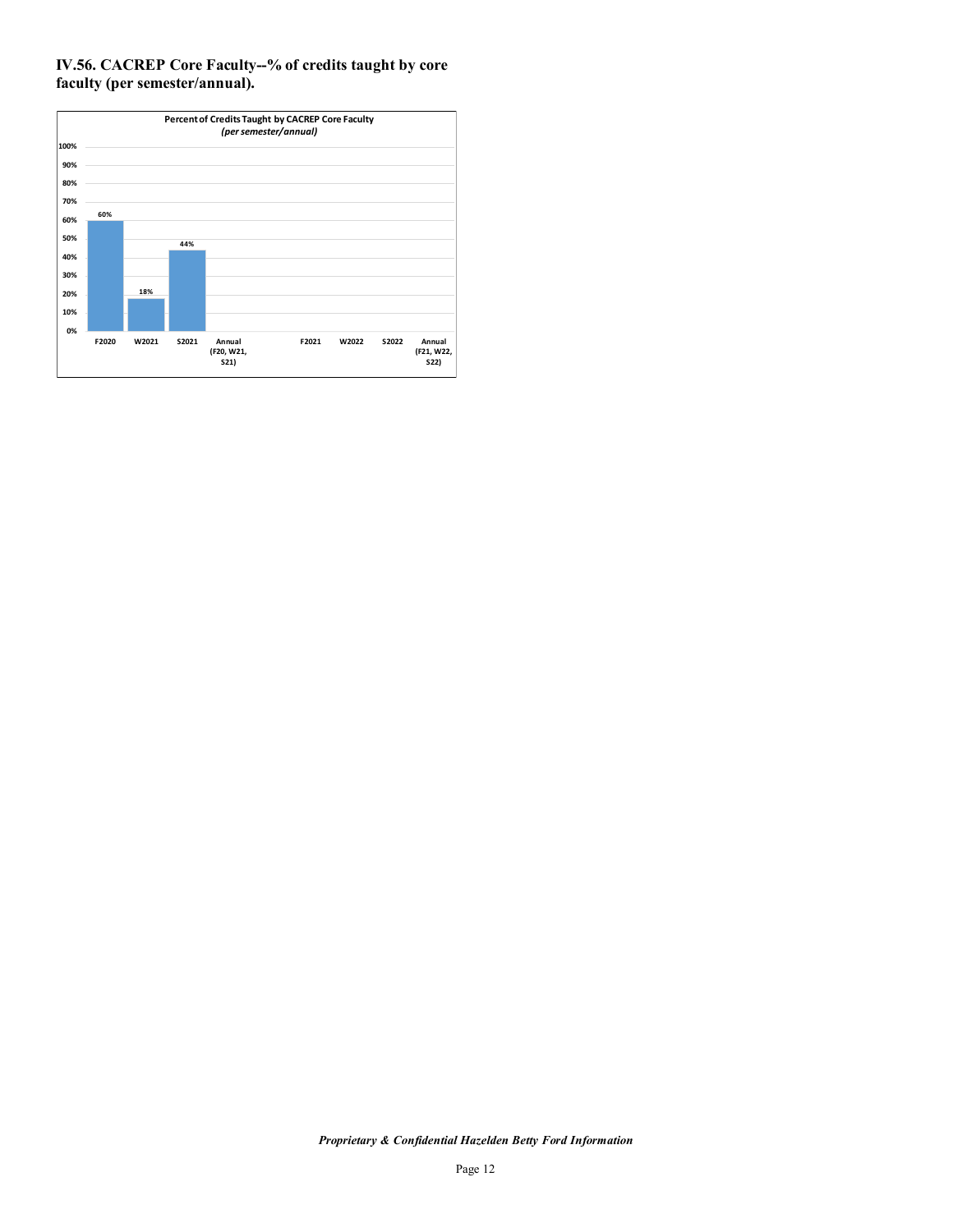# **Key Educational Process V: Post-Graduation Performance**

The transition from the Graduate School is an extension of continuous learning beyond the confines of traditional course work and is assessed through indirect measures of learning. Program Evaluation data provides an opportunity for a self-correcting feedback loop for faculty to continuously improve academic performance and learning outcomes.

# **Graduation Rates**

- Number of Students by Program
- Number of Full-time/Part-time Students
- Graduation Numbers
- Percent of total students taking a leave of absence.
- Percent of total students withdrawing.

# **Indirect Measures of Student Learning**

- Surveys of employers of new graduate 6 months following program completion:
	- o Case Management
	- $\circ$  Individual Counseling<br>  $\circ$  Treatment Planning
	- **Treatment Planning**
	- o Group Counseling
	- o Continuing Care
	- o Would you hire other Hazelden Graduates?
- Surveys of Graduate 6 and 12 months after Graduation:
	- o Employment Status<br>
	o Satisfaction of Educ
	- o Satisfaction of Education
	- Ability to Perform Job
	- o Satisfaction with Addressing Cultural Diversity
	- o Satisfaction Using Technology
	- Satisfaction of Leadership Preparation
	- o Seeking Licensure/Certification
	- o Passing Licensure/Certification Exam<br>
	o Attaining Licensure/Certification
	- Attaining Licensure/Certification

# *Important Findings*

The total number of students in the IRCOD program increased from 145 in 2019 to 161 in 2020. Slightly more students were enrolled part-time in 2020. The total number of graduates in the IRCOD program decreased from 40 in 2019 to 25 in 2020. In Winter 2021, 7.6% of total IRCOD program students took a leave of absence compared to 13.7% in Fall 2020. Surveys of employers of new 2019 graduates 6-months after program completion overall show high ratings of satisfaction. Both six-month and 12-month student satisfaction follow-up data are presented on a yearly basis. Surveys of 2019 graduates 12-months after graduation generally show high ratings of satisfaction in all areas measured.

# **Graduation Rates**

#### **V.57. Total Number of students by IRCOD program.**



#### **V.58. Number of students, full-time/part-time.**

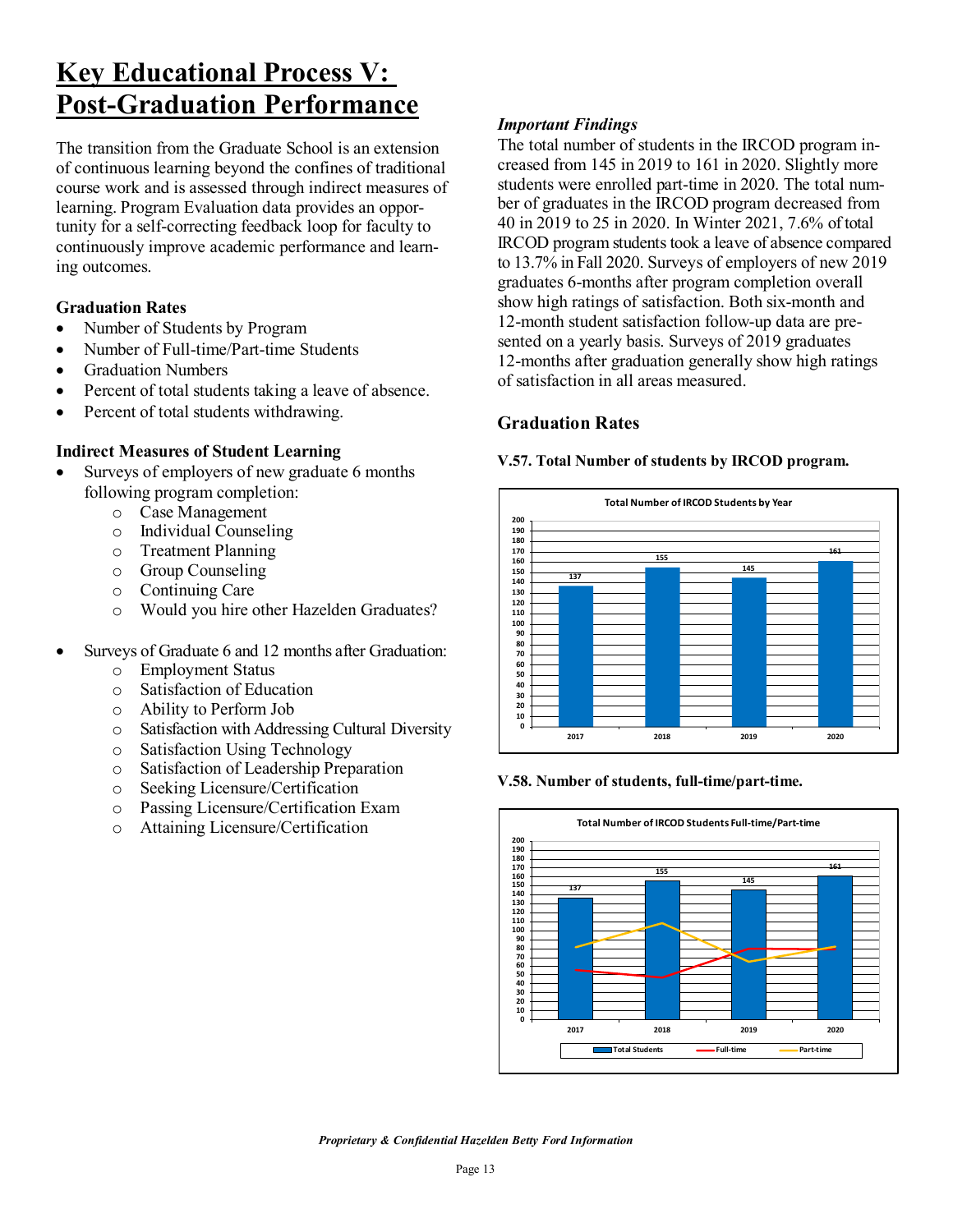



**V.60. Percent of total students taking a leave of absence.** 



# **V.61. Percent of total students withdrawing.**



# **Indirect Measures of Student Learning**

*Surveys of Employers of New Graduates Six-Months after Program Completion (Class of 2018: n = 4) (Class of 2019: n = 3)* 



#### **V.63. Treatment planning; Group counseling. (% of "Very satisfied" or "Somewhat satisfied" responses)**



#### **V.64. Continuing care; Would you hire other Hazelden graduates. (% of "Very satisfied" or "Somewhat satisfied" Responses)**

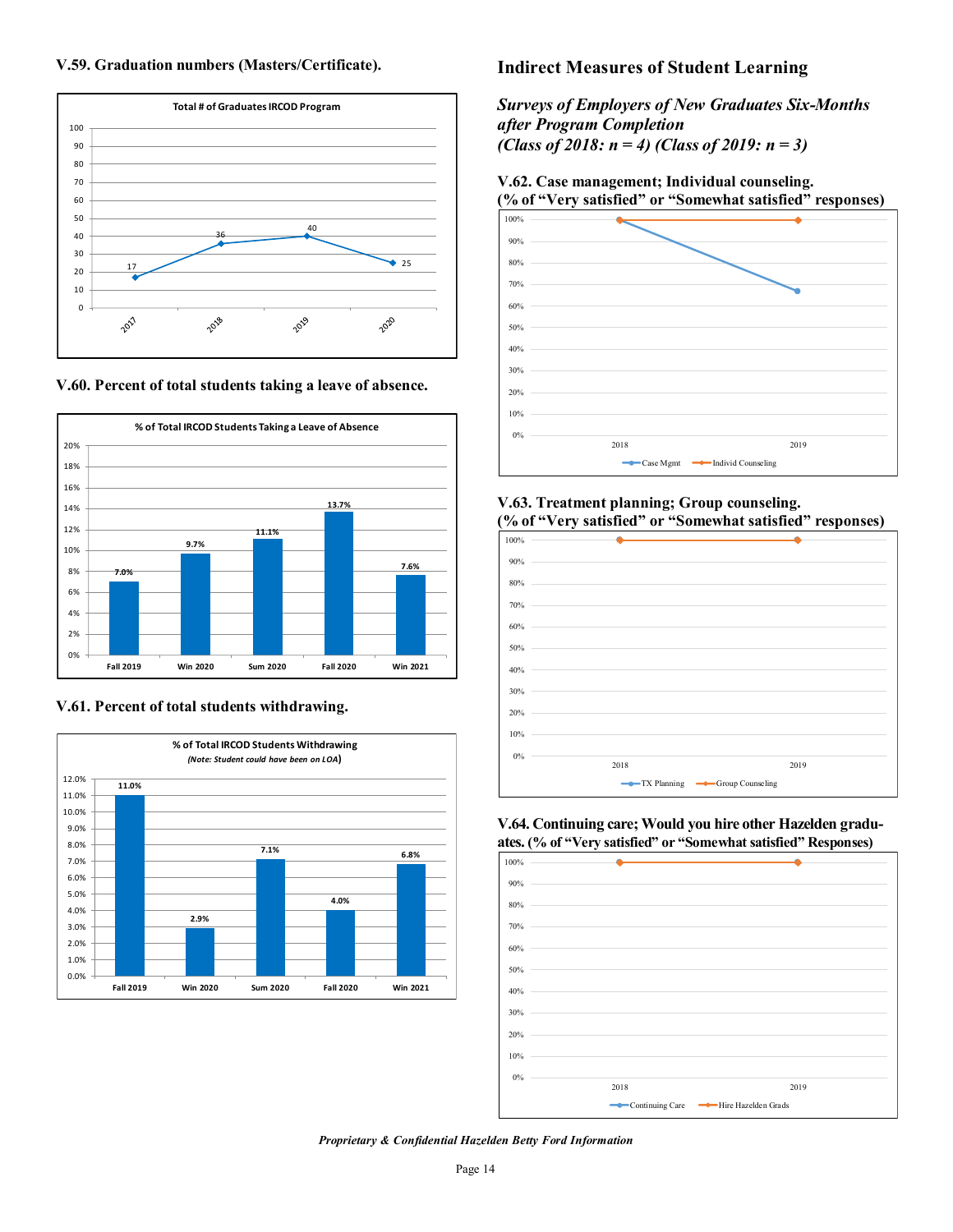*Surveys of Graduates Six-Months after Graduation (Class 2018: n = 16) (Class of 2019: n = 24)*

**V.65. Are you currently working in the CD field; What is your level of satisfaction with how well your education prepared you.** 

**(% of "Yes" responses of those interested)**



**V.66. How well are you able to perform your job; To what extent are you satisfied that your education prepared you to address cultural diversity.** 

**(% "Excellent" or "Very good" responses)** 



**V.67. To what extent are you satisfied that your education prepared you to use of technology in your job;To what extent are you satisfied that your education prepared you for future leadership in the behavioral health field.**

**(% "Very satisfied" or "Somewhat satisfied" responses)**



**V.68. Proportion of alumni seeking licensure and/or certification; Proportion of alumni that passed licensure/certification exam the first time; Proportion of alumni that have attained licensure and/or certification.**